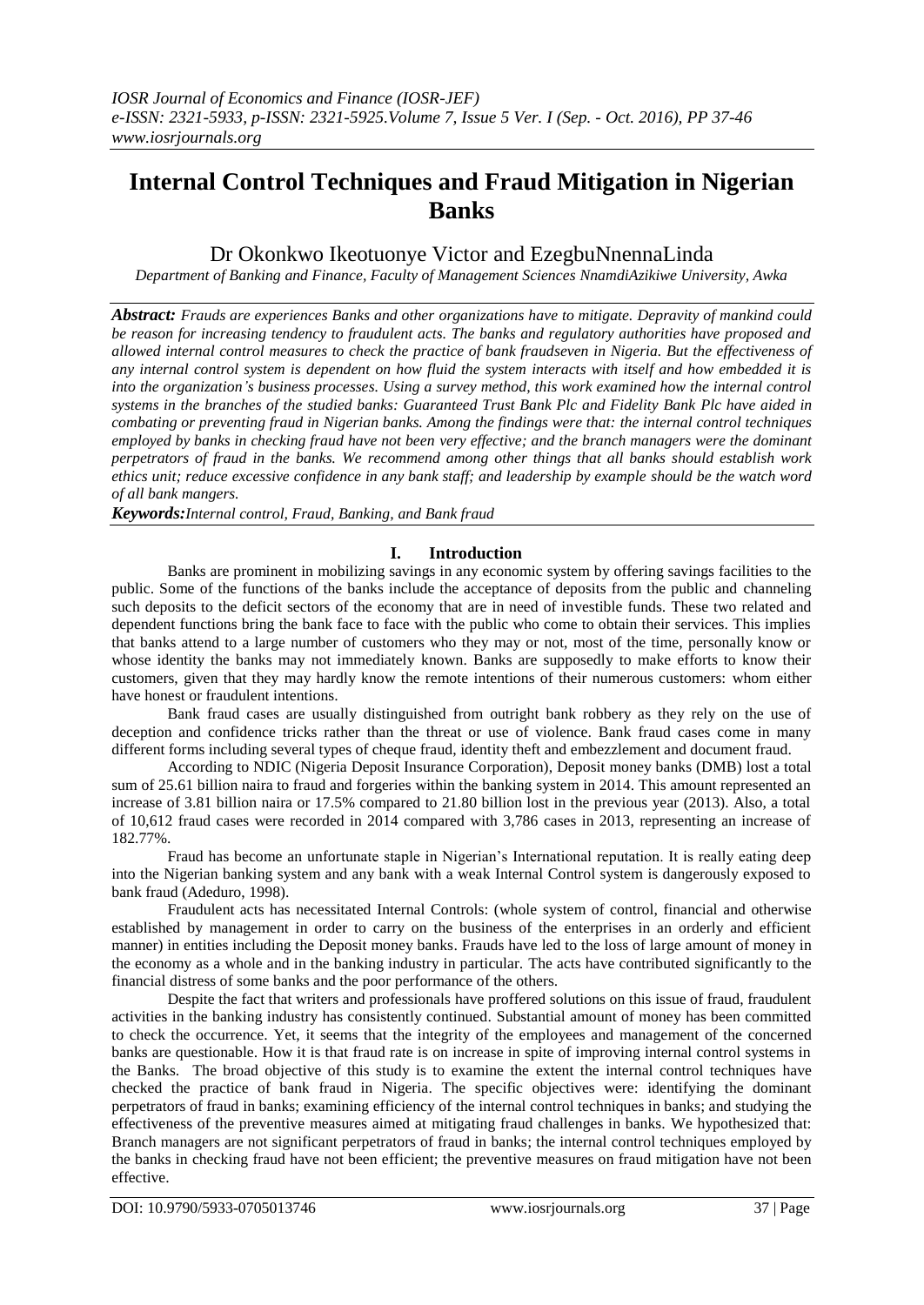This work is further arranged in sections: conceptual framework; theoretical framework; empirical review of related literature; research methodology; data presentation and analysis; summary of findings, conclusion and recommendations.

## **II. Conceptual Framework**

Fraud is the act of depriving a person dishonestly of something, which such an individual would or might be entitled to. It is an act of deception which is deliberately practiced in order to gain unlawful advantage. Therefore, for any action to constitute fraud there must be a dishonest intention to benefit (on the part of the perpetrator) at the detriment of another person or an organization (Eseoghene, 2010).Adeleke (1996) stated that fraud means an act or cause of deception deliberately practiced to gain unlawful or unfair advantage, such deception directed to the detriment of another. Benjamin (2001) stated that fraud is simply conscience and premeditated action taken by a person or group of people to the truth or fact with a view of deriving selfish personal monetary gain. It involves the use of deceit and trick to forge or falsify document and signature in order to steal.

Fraud can be seen as the intentional misrepresentation, concealment or omission of the truth for the purpose of deception or manipulation to the financial detriment of an individual or an organization (a bank) which also include embezzlement, theft or any attempt to steal or unlawfully obtain or misuse the asset of the bank (Mahdi &Zhila, 2008). There is a general consensus amongst criminologists that fraud is caused by three elements: "WOE" (Gold, 2009). For any fraud to occur, there must be a "will to commit" the fraud, and if the "opportunity to commit" is available, then there will be an "exit or escape route" from relevant sections or institutions that are against fraud or related deviant behaviour.

Bank fraud could be taken to deprive the bank of its goodwill as well as outside parties to deprive the bank of assets, largely in the form of cash and instruments representing cash. This includes the acts that range from misrepresentation or distortion of financial statement by top management to outright theft of cash by cashier and others such as armed robbers, to their advantage.Asukwo (1999) and Idowu (2009) identified some of the immediate and remote causes of fraud to include: Poor Internal control; Poor Book-Keeping; Greed; Inadequate Training and Re-training.

Internal control involves the control environment and control procedure, all the policy and procedure adopted by the directors and management of an entity to assist in achieving their objectives including the safeguarding of assets, the prevention and detection of fraud and error as well as the completeness and accuracy of records, with the timely preparation of reliable financial information (Benjamin, 2001).

It is necessary that every bank must have an Internal audit department to ensure that accounting systems provide an efficient means of recording and reporting financial transactions, providing management information and protecting the company"s asset from fraud and misappropriation (Achibong, 1993). One of the most effective systems for detecting fraud is Internal Control, which is a system by definition, operating in the same environment as fraud itself and serving as an effective, formidable adversary to the fraud scheme (Meshane, 2007).

A system of strong Internal Control can help to ensure that the goals and objectives of a banking organization will be met, that the bank will achieve long firm profitability target and maintain reliable financial and managerial reports by entities. Such a system can help to ensure that the bank will comply with laws and regulations as well as policies, plans, internal rules and procedures to decrease the right of the expected losses or damages to the bank's reputation. The cost of fraud to a business is difficult to estimate because not all fraud and abuse is discovered, not all uncovered fraud is reported, civil or criminal action is not always pursued.

## **III. Theoretical Framework**

There are different ways of which authorities have classified fraud depending on their perspectives and the criteria used. Fraud has been classified according to management and employee's fraud; the nature and perpetrator (i.e. whether the fraudster is one of the entire staff or involves outsiders; and whether the staff fraudsters are in top management position or non-management position). The formercan be divided into: "internal, external and mixed fraud" while the later according to Nwankwo (1991) gives rise to: "management and employee fraud." According to Jenfa (1991), internal fraud consists of the following classes: Unofficial borrowing; over invoicing; unauthorizedstamps; fictitious transactions; fraudulent use of document; Cash on hand converted to personal use; premature writing off of assets; Ghost workers; and figures falsification.

There are three types of fraud committed wholly by persons and organizations external to the bank, namely, Over Invoicing;Advance fee fraud say by Schemes ostensibly for the disbursement of money for mills, Contract frauds, purchase of real estates and transfer of funds; Loan Fraud; Mixed Fraud; Management Fraud including top management level staffs that are aimed largely at deceiving the shareholders and to a considerate extent, auditors and the regulatory authorities through deliberate presentation of false financial statement (Jat, 1992); Employee Fraud(examples of employee frauds are the conversions of cash or other assets of the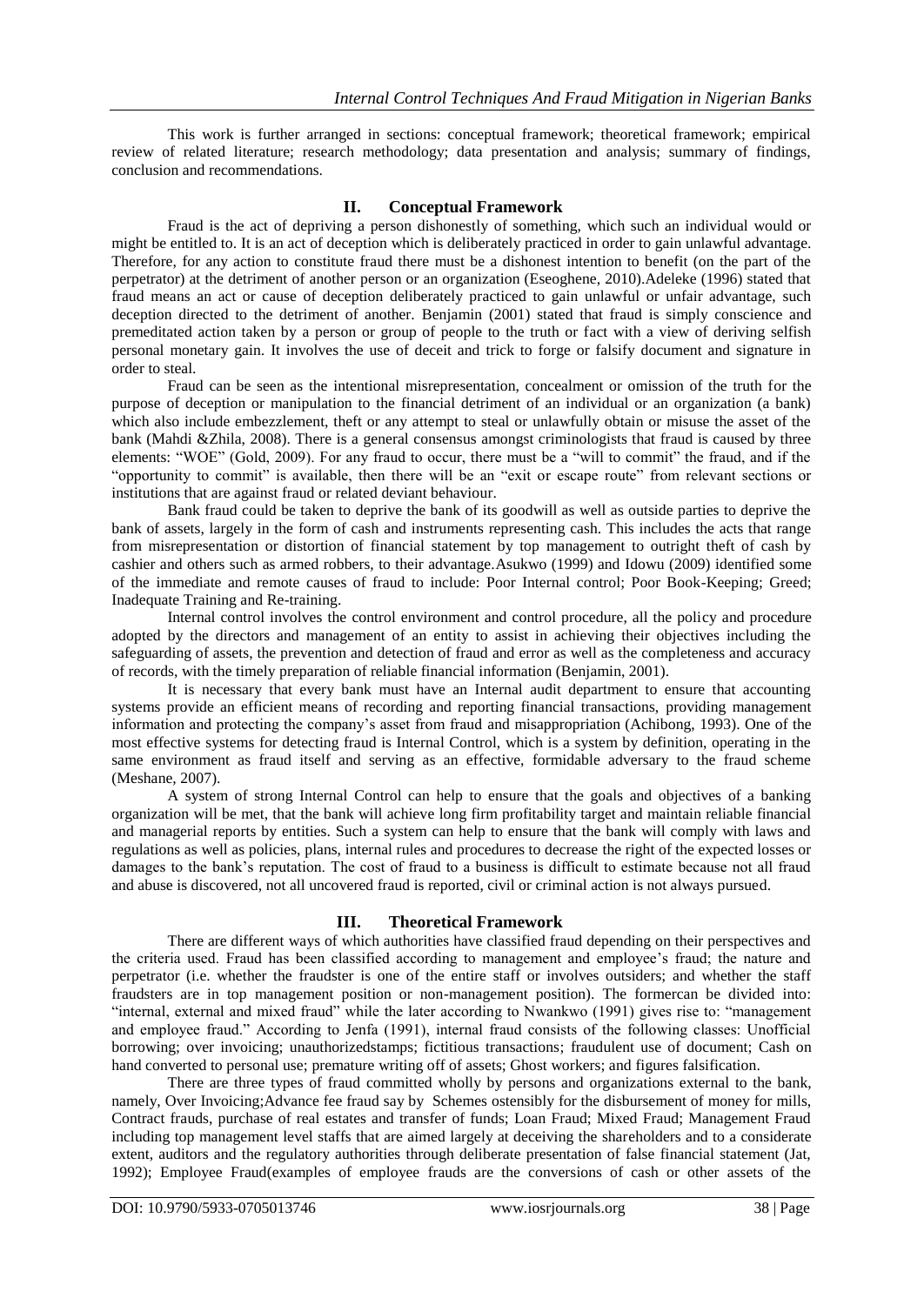employer to the fraudster"s immediate benefit. Like their management counterpart, quite a number of employee"s fraudulent acts occur after having gained a position of trust and responsibility. A considerable higher proportion of bank frauds are usually committed by employees in non-management positions majority of who are cashiers, clerks, and accountants(Holtfreter, 2004).

The consequences of successful fraudulent practices include: Denial to the genuine owners of their assets, property and money. Entire loss in some instance goes to the bank. The bank staff that are implicated sometimes lose their jobs. The banks mostly reimburse the customer the funds stolen where large amounts are involved, the reputation of the bank could be in jeopardy, and customer"s confidence in the bank will be shaken (Ekechi, 1990). Other consequences are: Long queues, delays and frustration. Every document is subjected to double and triple scrutiny, this is why banking services are declining in quality as no one can be trusted, neither customers nor staff (Sani, 2002).

The adverse effect of police and management enquiries create an atmosphere of distrust and disruption of normal workflow. Staff are frightened of normal work decisions and processing normal work for fear of being implicated in a transaction. It is still the customer who suffers during the description of normal workflow for they have to wait for long periods (Chizea, 1991).

According to Udegbunam(1998) causes of bank fraud can be classified into institutional and environmental factors. **Institutional Factors**are factors that we can trace to the internal environment of the organization. They are, to a great factor within the control of the management of the bank. Examples are poor information technology and data base management; Weak accounting and internal control system; Inadequate supervision of subordinates; Disregard for "know your customer" rule; and poor book keeping (Ojo, 2008).

**Environment Factors**are those that can be traced to the immediate and remote environment of the bank. Several social issues encourage people to fall into temptation and thus join the large army of fraudulent individuals in the society. Such factors include but not limited to the following:Honesty in offices or public places are no longer encouraged, on the contrary, such people are often despised and regarded as slow, foolish, and stupid and not knowing how to utilize the opportunities at their disposal to make quick wealth; Much premium is placed on the accumulation of raw wealth in our society without sparing any thought about the source of that wealth. In fact, only a handful of parents care to ask their children or wards where they get the new books, dresses, bags or shoes that they bring home from schools; The dispensing of chieftaincy title and similar honours have become highly skewed in favour of the rich and those who pull the levels of power, even among this category of people, the highest bidders are also the front runners and Stiff competition in the banking industry which said many banks engaging in fraud so as to meet up in terms of liquidity and profitability.

There are many definitions of internal control as it affects the various constituencies of an organization in various ways and at different levels of aggregation.Under the Committee of Sponsoring Organizations (COSO), Internal Control is broadly defined as a process affected by an entity"s board of directors, management and other personnel designed to provide reasonable assurance regarding the achievement of objectives in the following categories:Effectiveness and efficiency of operation; Reliability of financial reporting; and Compliance with laws and regulations.According to Millichamp (2002) Internal Control system is defined as the whole system of controls, financial and otherwise, established by the management in order to carry on the business of safe-guarding the assets and secure as far as possible the completeness and accuracy of the records.

Hevesi (2005) also defined Internal Control as the integration of activities, plans, attitudes, policies and efforts of an organization working together to provide reasonable assurance that the organization will achieve its objectives and mission.The main objective of Internal Controls include to be the assurance that organizational resources will be put to economic, efficient and effective use in order to achieve the objectives for which the organization was set up.

Millichamp (2002) puts the types of Internal Control as: safeguarding assets, separation of duties, supervision, verification, approval and authorization, documentation and reporting. However, many others authors such as Lousteau (2006)of the State University of New York and DiNapoli (2005) have agreed that the types of Internal Control includes: directive controls, preventive controls, compensating controls, detective controls and corrective actions.Directive controls relate to policies put in place by top management to promote compliance with independent rules. To ensure compliance with directive controls, a clear consistent message from management that policies and procedures are important and permeate the organization. They provide evidence that a loss has occurred but do not prevent a loss from occurring. Examples of directive controls are reviews, analysis, reconciliation and audits (Singleton, 2006).

Preventing controls relate to measures taken by a firm to deter non-compliance with policies and procedures. They are proactive controls that help to prevent a loss. Examples of preventive controls are separation of duties, proper authorization, adequate documentation and physical control over assets (Lousteau, 2006).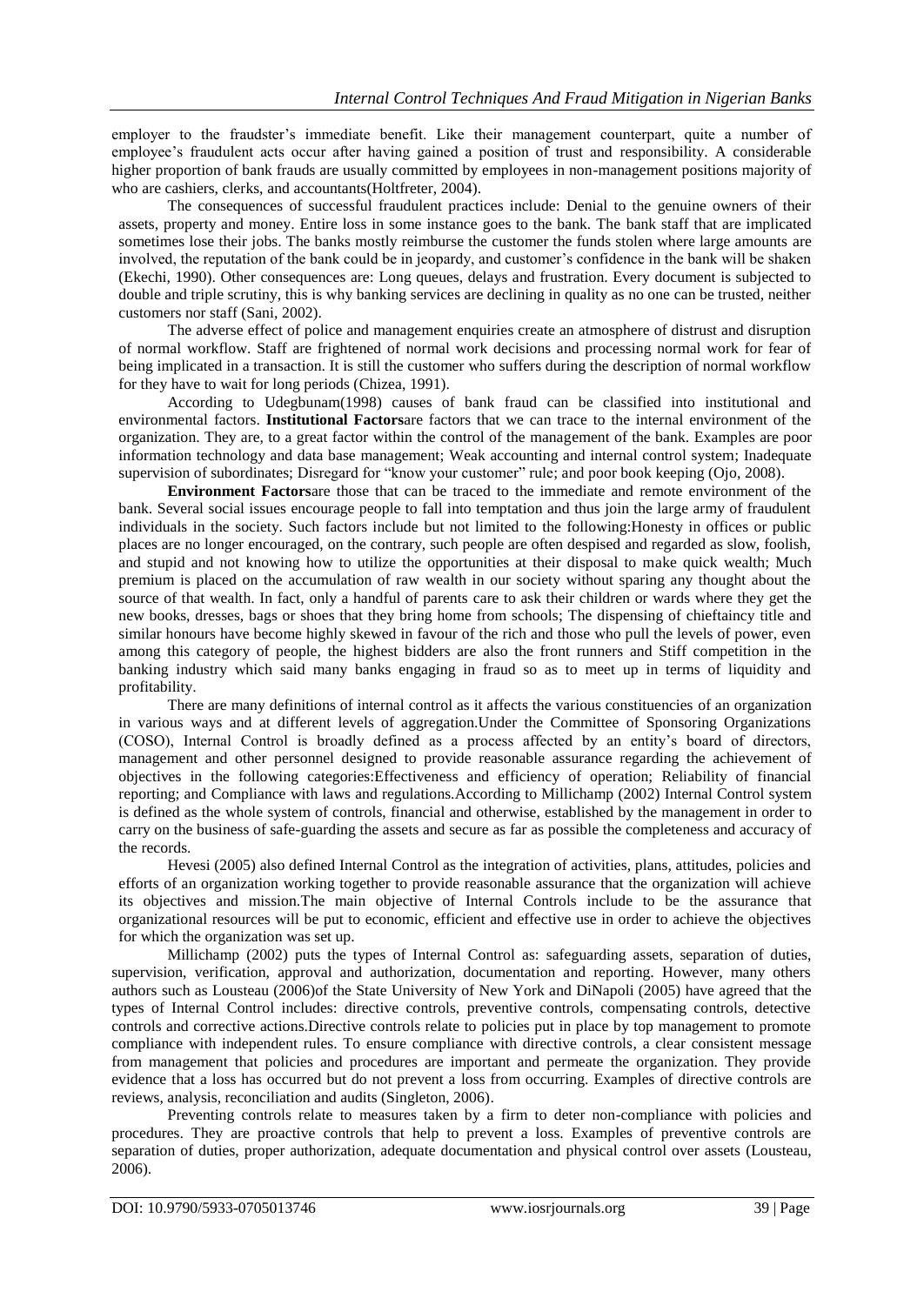Compensating controls are intended to make up for a lack of control elsewhere in the system. For example, firms with an electronic database could maintain a hard copy of the client list in the office library. Such a list would compensate for downtime in electronic systems and difficulty locating client names in an electronic system. The list would have to be reprinted from time to time to add new clients and delist obsolesce clients existing in hard copies.

Detective controls are aimed at uncovering problems after they have occurred. Although necessary in a good internal control system, detection of independence violation after the facts is less desirable than prevention in the first place. Detective controls rarely work well as a deterrent in the absence of severe penalties (Lousteau, 2006). Everyone in an organization has responsibility for internal control: Management; Board of directors; Internal Auditors; and Other personnel (Ola, 2001; Izedonmi, 2000; and Aderibigbe, 1999).

The effectiveness of an internal control system is dependent on how fluid the system interacts with itself and how embedded it is into the organizations business processes. For an internal control system to be effective, and provide needed assurance to the management, there should be some agent of effectiveness. These are a vibrant board, which does not want to be informed but a board that understands the business and questions the status quo, and an effective, independent control unit (Thornton, 2009).

Internal control is a process, but its effectiveness is a state or a condition at point of process. Therefore, it is important for management and the board to evaluate and assess the effectiveness of the internal control system periodically (Hermanson, Smith & Stephens, 2012).According to COSO (Committee of Sponsoring Organization) (1992), an internal control system can be judged to be effective on the high level if the board of directors and management have reasonable assurance that; they understand the extent to which the entity's operations objectives are being achieved, published financial statements are being prepared reliably and applicable laws and regulations are being complied with.

An internal control framework that places too much emphasis on detailed explanation of the different components of the system and methods for their design but ignores details on how each of the components can be measured to assess their effectiveness is a deficient control system (Amudo&Inanga, 2009). The effectiveness of an internal control system is a function of the workings of the five components of the system which are control environment, risk assessment, control activities, information and communication, and monitoring. Consequently, assessing effectiveness of internal controls must be done in relation to the components of internal control. Judging whether an Internal Control system of an organization is effective or not, is a subjective verdict resulting from the assessment of the workings of the five components of internal control system across the entire organization (COSO, internal control-integrated Framework, 2011).

There are three basic arguments for not implementing measure to ensure effective internal controls. These according to Ewa and Udoayang(2012) are: there is not enough staff to have adequate segregation of duties; ut is too expensive; and the employees are trusted and controls are not necessary. These arguments represent pitfalls to unsuspecting management. Each argument is in itself a problem that needs to be resolved.Ewa and Udoayang (2012) observed:

- $\triangleright$  The problem of not having enough staff or other resources should be discussed with your supervisor. In most cases, compensating controls can be implemented in situations where one person has to do all of the business-related transactions for a department.
- $\triangleright$  If implementing a recommended control seems too expensive, be sure to consider the full cost of fraud that could occur because of the missing control. In addition to any funds that may be lost, consider the cost of time that would have been spent by the department during the time of an investigation of the matter and the cost of hiring a new employee. Fraud is always expensive and the prevention of fraud is worth the cost.
- $\triangleright$  Finally, consider the issue of trust. Most employees are trustworthy and responsible, which is an important factor in employee relations and departmental operations. However, it is also the responsibility of administrators to remain objective. Experience shows that it is often the most trusted employees that are involved in committing frauds.

According to the COSO (1994) framework, **I**nternal Control system consists of interrelated components that provide the foundation for fraud detection. These basic components are related to operational effectiveness and efficiency, reliable and financial reporting and ensuring regularity. The five basic components are: fostering a favourable control environment, conducting risk assessment, designing and implementing control activities, providing for effective information and communication, and conducting on-going monitoring of the effectiveness of control related policies.

The overall success of a system of Internal Control is dependent on how effective each of these elements functions and how well they are coordinated and integrated with each other (DiNapoli, 2008).

 **Control Environment:** This refers to all factors which are effective in determining increasing or decreasing the effectiveness of policies, procedures and methods specific to a process. Control environment stands out with the basic understanding adopted by senior management of the corporation to control the organization, its attitude towards problems and approach to solving problems and their perspective of the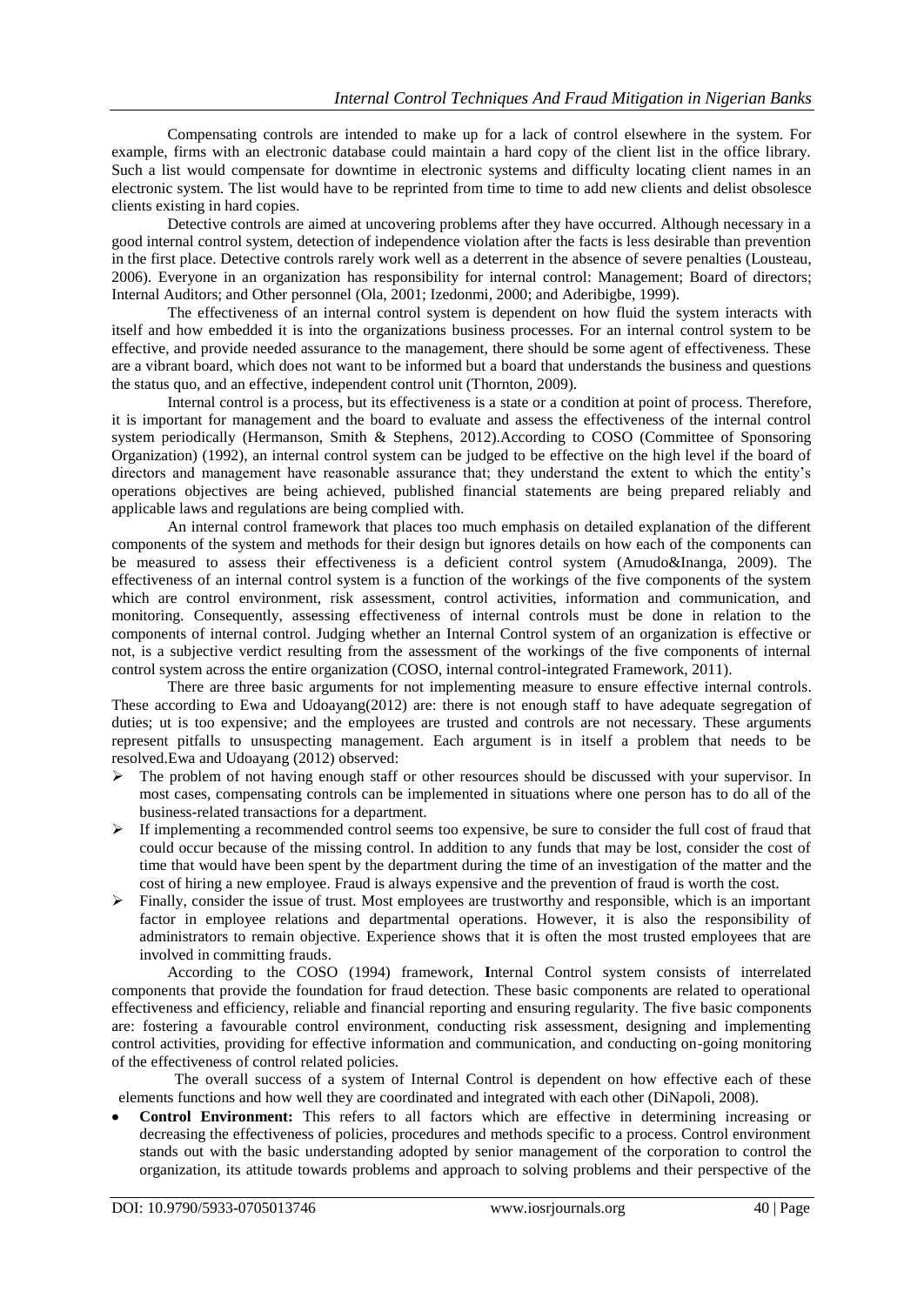importance of moral values. The control environment sets the tone for the organization. This means that it provides discipline and structure for the whole system. According to Kaval (2005), control environment can be perceived as a consciousness of the senior management of the corporation to control the organization and its employees.

- **Risk Assessment:** This is the identification of factors or conditions that threaten the achievement of an entity"s objectives and goals. It is the identification of analysis of potential errors and implements control, policies and procedures in order to reveal those errors and prevent them. Because internal control is a dynamic system (economic and operating conditions are continuously changing), mechanisms of risk assessment are also subject to changes and adjustment. Proper setting of objectives is a necessary precondition to effective risk assessment. Risk assessment looks at both internal and external threat. An organization basically establishes an early warning system to determine remote risks or risks with lowprobability, and take the necessary actions to remove and minimize such risks (Frazier et al., 1996).
- **Control Activities:** Control activities refer to the policies and procedures designed by an organization to ensure management directives are carried out. They include a range of activities such as "approvals, authorizations, verifications, reconciliations, reviews of operating performance, security of assets, and segregation of duties." This is only possible if the management information system and its sub-systems are arranged in a disciplined and responsive manner. Control activities are the most visible element of internal control and arguably the most important in preventing wrong actions from occurring (Arens&Lobbecke, 1997).
- **Information and Communication:** Information and communication can reduce the risk of fraud in two ways. First, the possibility of fraud concealment is reduced by means of the integrity and the accuracy of information. To put it differently, a person who commits a fraud can"t have the opportunity of hiding it for a long time. Secondly, an open and effective communication fostered in an organization, helps in detecting the possibility of fraud in advance (Cendrowski et al, 2007, p.128). The executive summary to COSO states, "Pertinent information must be identified, captured and communicated in a form and timeframe that enables people to carry out their responsibilities. Information systems produce reports containing operational, financial and compliance-related information that makes it possible to run and control the business".
- **Monitoring:** Monitoring determines whether or not policies and procedures designed and implemented by management are being conducted effectively by employees. Monitoring also helps ensure that significant control deficiencies are identified timely and rectified. Monitoring internal control requires a process. This process assesses the quality of internal control in course of time (Frazier et al, 1996, p.72). Monitoring can occur through self-assessments, external audits or through direct testing of a control. By monitoring, internal control activities are constantly kept under surveillance and their performance is assessed.

## **IV. Empirical Review Of Related Literature**

Changsha (2010), studied the importance of Internal Control and its effectiveness to achieving organizational goal. Applying regression analysis on the experience data of 200 manufacturing listed companies in 2009, the work showed significant relationship between the value of the enterprise and Internal Control; and combining Internal Control and information technology showed that internal control plays positive role to achieving company"s goal and improving enterprise value.

Adedoyin (2013) studied the Internal Control measures and the detection of and prevention of fraud in banks. Using participants from the Main Street Bank Plc Aba branch in Nigeria and applying descriptive method showed that Internal Control system was significant in detection and prevention of fraud in banks in Nigeria.

Ademola (2010) studied the effect of internal control system in Nigeria public sector; a study of the Nigerian National Petroleum Corporation. Using chi square to test the hypotheses, showed that understanding the Internal Control techniques by both the management and the low level employees helps to reduce embezzlement and fraud in the corporation.

Uhuru (2008) studied the effect of internal control on financial performance manufacturing firms in Kenya. The population of the study was 65 manufacturing firms registered by Ministry of Industrialization in Kenya. The sample of 20 firms were drawn using stratified random sampling technique. The findings revealed that most manufacturing firms had a control environment as one of the functionality of Internal Control of the organization that greatly impacts on the financial performance of the firm.

Ewa and Udoayang (2012) carried out a study to establish the impact of internal control design on banks" ability to investigate staff fraud and staff lifestyle and fraud detection in Nigeria. Data were collected from 13 Nigerian banks using a four point likert scale questionnaire. The study found that internal control design influences staff attitude towards fraud such that a strong internal control mechanism is deterrence to staff fraud while a weak one exposes the system to fraud and creates opportunity for staff to commit fraud.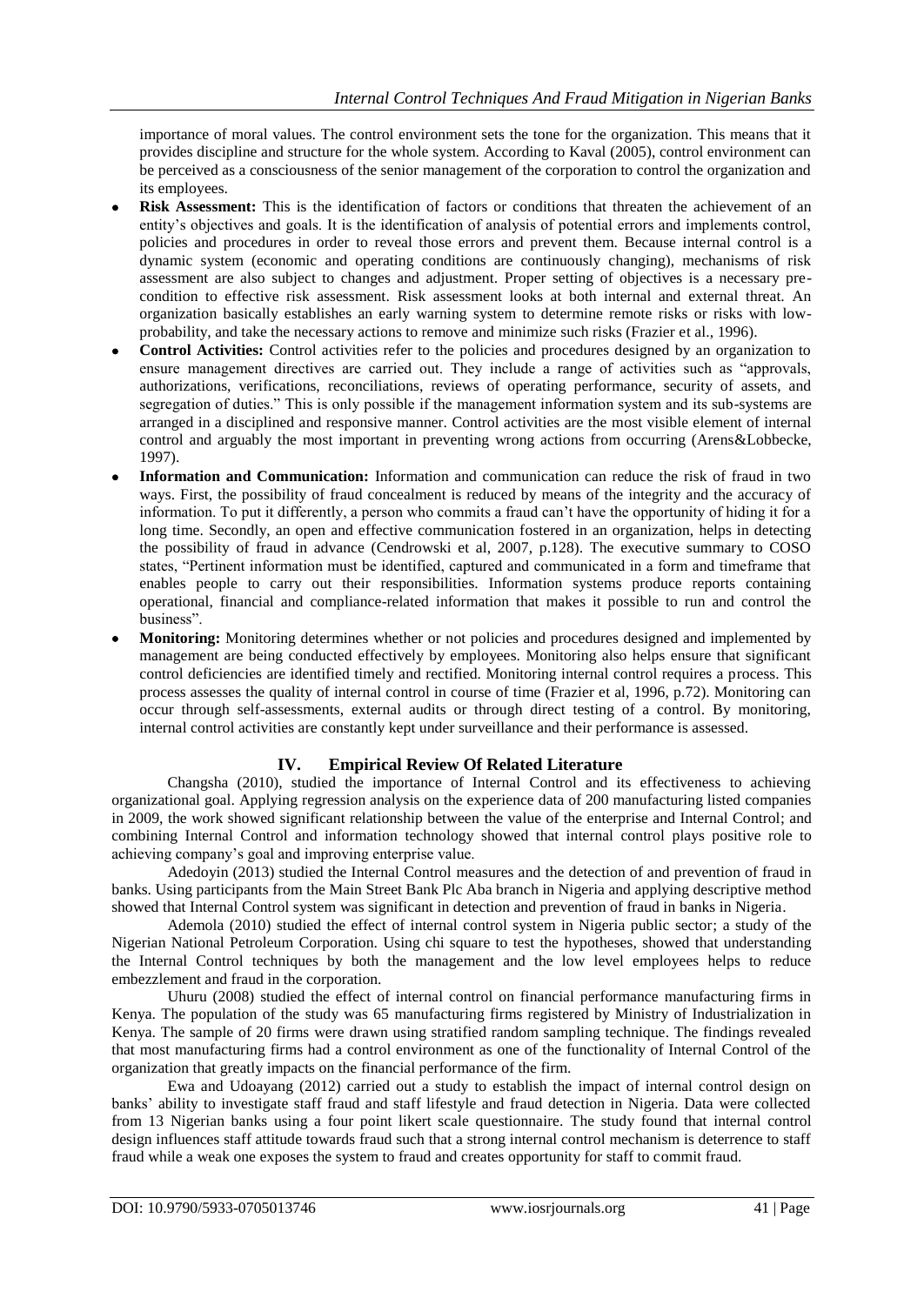Wee Goh (2009) studied 208 firms on audit committees, board of directors and remediation of material weaknesses in internal control. He measured the effectiveness of the audit committee by its independence, financial expertise, size and meeting frequency and the effectiveness of the board by its independence, size and meeting frequency and by the duality of the chief executive officer (CEO) and chair positions (CEO duality).He also examined other factors that can affect a firm"s timeliness in the remediation of material weaknesses such as the severity of material weaknesses, firm"s profitability and so on. He found out that the portion of audit committee members with financial expertise is positively associated with firms" timeliness in the remediation of material weaknesses. Secondly, that a more independent board is less susceptible to the undue influence of management and more likely to exert pressure on management to remediate material weakness.

Using the analytical approach and focusing on control activities and monitoring, Barra (2010) investigated the effect of penalties and other internal controls on employee"s propensity to be fraudulent. Data were collected from both managerial and non-managerial employees. The result showed that the presence of the control activities, separation of duties, increases the cost of committing fraud. Thus the benefit from committing fraud has to outweigh the cost in an environment of segregated duties for an employee to commit fraud. Further, it was established that the segregation of duties is a "least-cost" fraud deterrent for non-managerial employees, maximum penalties are the "least cost" fraud disincentives. The result suggest the effectiveness of preventive control activities such as segregation of duties is dependent on detective control. Bank fraud seriously endangers the organizational growth of the bank as it leads to bank distress. This is because fraud reduces the deposits of depositors and ultimately leads to the erosion of the capital base of banks. The cost of fraud is also usually difficult to eliminate because not all frauds are discovered.Thus the need for a very effective internal controls system so that cases of fraud can be reduced if not eliminated so as to continue to gain customers goodwill and stimulate their client"s confidence all the time.

## **V. Research Methodology**

This study applied survey method. Questionnaires were administered to the participants who were mainly drawn from bank staff (Desk Cashiers, Accounts Officers, Loan Officers, Bank Manager, Programmers, Trust Officers, Marketers, and Internal Auditors) and bank customers (Savings and current account holders) of Guaranteed Trust Bank (GTB) Okpara Avenue Branch and Garriki branch Enugu in Enugu State; and Fidelity Bank, Awka Express and Zik"s Avenue Branch in Anambra State. The total number of staff of selected banks (Guaranty Trust Bank and Fidelity bank, Okpara Avenue branch and Awkabranch) were 87 with 433 customers (GTB: 225 and Fidelity Bank: 208). Using Taro Yamani formula, the sample size of 226was determined. Using bowler formula the proportions of the sample size were also determined.

The data obtained were presented using tables and according to objectives. The data were also analyzed using descriptive statistics, expected frequency response and Likert scale ranking.The Likert scales are represented as follows: Very high -5 points; High  $-4$  points; Low  $-3$  points; Very low  $-2$  points; and Undecided  $-1$ point. Each hypothesis was tested using Chi-Square statistic at 5% level of significance. The formula is

$$
X^2 = \underline{(f_0 - f_e)^2}
$$
fe

Where, $X^2$  = Chi-Square  $f_0$  = Observed frequency  $f_e =$  Expected frequency

**Decision Rule:** If the calculated Chi-Square value is greater than critical table value, we reject the null hypothesis and accept the alternative and vice-versa.

### **Data Presentation and Analysis**

The bio data of the participants were shown in Table 1.

| <b>Table 1.</b> DIO-Data Of Farticipality |           |               |         |              |  |  |  |  |  |
|-------------------------------------------|-----------|---------------|---------|--------------|--|--|--|--|--|
| <b>Items</b>                              | Frequency | $\frac{0}{0}$ | Valid % | Cumulative % |  |  |  |  |  |
| Participants:                             |           |               |         |              |  |  |  |  |  |
| Bank staff                                | 83        | 36.7          | 36.7    | 36.7         |  |  |  |  |  |
| Bank customer                             | 143       | 63.3          | 63.3    | 100.0        |  |  |  |  |  |
| <b>Participants experience:</b>           |           |               |         |              |  |  |  |  |  |
| Less than 5 years                         | 35        | 15.5          | 15.5    | 15.5         |  |  |  |  |  |
| 5 to 10 years                             | 85        | 37.6          | 37.6    | 53.1         |  |  |  |  |  |
| Above 10years                             | 106       | 46.9          | 46.9    | 100.0        |  |  |  |  |  |
|                                           |           |               |         |              |  |  |  |  |  |
| Gender:                                   |           |               |         |              |  |  |  |  |  |
| Male                                      | 107       | 47.3          | 47.3    | 47.3         |  |  |  |  |  |
| Female                                    | 119       | 52.7          | 52.7    | 100.0        |  |  |  |  |  |

**Table 1:** Bio-Data of Participants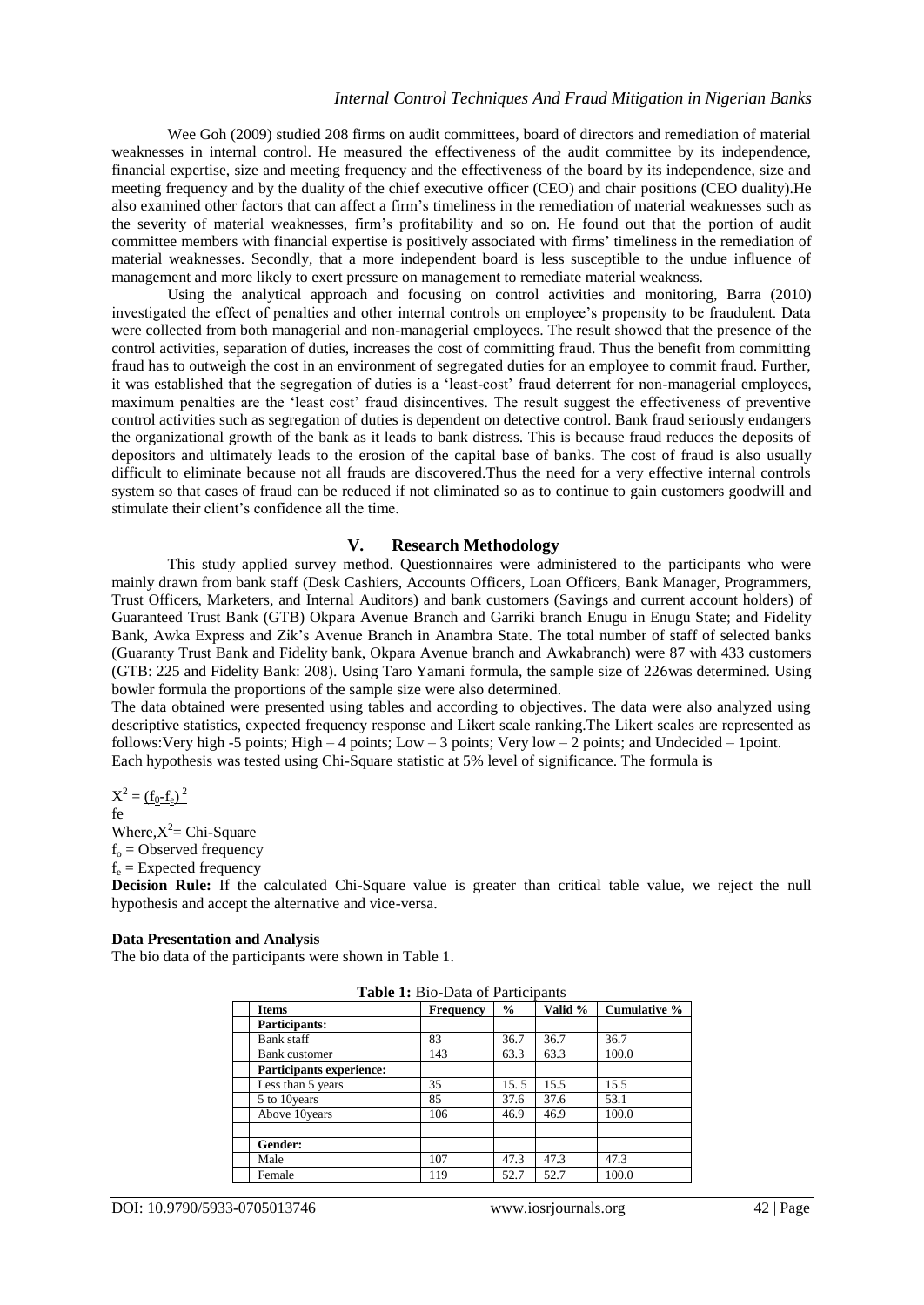| <b>Educational attainment:</b> |     |      |      |       |
|--------------------------------|-----|------|------|-------|
| Primary education level        |     | 62   |      | 6.2   |
| Post Primary education level   | 37  | 16.4 | 164  | 22.6  |
| Post-secondary education level | 58  | 25.7 | 25.7 | 48.2  |
| Tertiary education level       | .17 | 51.8 | 51.8 | 100.0 |

**Source:** Field Survey, 2015

From the table 1, it can be observed that 85.5% of the participants have had banking experience of above five years; the male participants were 47.3% and the female participants were 52.7%; in terms of educational attainment 93.8% of the participants had at least post primary education. The bio data generally indicated significant banking experience, high literacy level of the participants, and gender sensitive representation.The table 2 displayed the distribution on the dominant perpetrators of fraud in the banks.

| <b>Table.</b> Mean score distribution of perpetrators of fraud in banks |    |    |    |     |            |     |      |                 |
|-------------------------------------------------------------------------|----|----|----|-----|------------|-----|------|-----------------|
| <b>CATEGORIES</b>                                                       | VH | н  | L  | VL  | <b>UND</b> | T.S | M.S  | <b>RMK</b>      |
| Desk cashiers                                                           |    | 89 | 68 | 23  | 46         | 652 | 2.88 | 3 <sup>rd</sup> |
| Account officers                                                        | 23 | 22 | 68 | 23  | 90         | 543 | 2.40 | 5 <sup>th</sup> |
| Loan officers                                                           |    | 45 | 67 | 68  | 46         | 563 | 2.49 | 4 <sup>th</sup> |
| <b>Branch managers</b>                                                  | 90 | 45 | 23 |     | 68         | 767 | 3.39 | 1 <sup>st</sup> |
| Programmers                                                             |    |    | 67 | 113 | 46         | 473 | 2.09 | 7 <sup>th</sup> |
| Internal control officers                                               |    |    | 45 | 113 | 68         | 429 | 1.90 | 8 <sup>th</sup> |
| Marketers                                                               | 23 | 68 | 67 | 45  | 23         | 701 | 3.10 | 2 <sup>nd</sup> |
| Internal auditors                                                       | ۰  |    | 67 | 136 | 23         | 496 | 2.19 | 6 <sup>th</sup> |

**Table2:** Mean score distribution of perpetrators of fraud in banks

**Source:** Field Survey, 2015

From table 2, it was observed that the branch managers were rated high as per perpetrators of fraud by the respondents with a mean score of 3.39; followed by the marketers and desk officers that attracted mean scores of 3.10 and 2.88 respectively.Others like programmers and internal control officers rate low.

|  |  | From the Table 3 we sought to assess the effectiveness of the control techniques used to combat fraud in banks. |  |  |  |
|--|--|-----------------------------------------------------------------------------------------------------------------|--|--|--|
|  |  |                                                                                                                 |  |  |  |

| <b>CONTROL TECHNIQUES</b>                                | V.H | Н   | L   | VL  | <b>UND</b> | TS  | <b>MS</b> | <b>RMK</b>                 |
|----------------------------------------------------------|-----|-----|-----|-----|------------|-----|-----------|----------------------------|
| Direct supervision and observation                       | 76  | 120 | 30  |     |            | 950 | 4.20      | 1 <sup>st</sup>            |
| Direct supervision and observation                       | 60  | 121 | 45  | ۰   |            | 919 | 4.07      | 2 <sub>nd</sub>            |
| Reconcile agency bank accounts every month               |     | 120 | 76  | 30  |            | 768 | 3.40      | $4^{\text{th}}$            |
| Verify all charges made to credit cards or accounts      |     | 105 | 60  | 61  |            | 772 | 3.19      | $\tau$ th                  |
| Providing board of directors insight of agency operators |     | 105 | 121 |     |            | 783 | 3.46      | $3^{\text{rd}}$            |
| and management                                           |     |     |     |     |            |     |           |                            |
| Ensure that agency assets are used only for official     |     | 75  | 121 | 30  |            | 723 | 3.21      | 5 <sup>th</sup>            |
| business                                                 |     |     |     |     |            |     |           |                            |
| Requiring independent auditor to cross examine annual    |     |     | 60  | ۰   | 166        | 346 | 1.53      | q <sup>th</sup>            |
| financial statements                                     |     |     |     |     |            |     |           |                            |
| Educating employees regularly on bank fraud issues       |     | 40  |     | 166 | 20         | 512 | 2.26      | 8 <sup>th</sup>            |
| Separate purchasing functions from payable functions     |     | 75  | 121 | 30  |            | 723 | 3.20      | $\overline{6}^{\text{th}}$ |
| Delegating authorities to subordinates                   | 15  | 120 | 30  | 61  |            | 767 | 3.40      | 4 <sup>th</sup>            |
| <b>TILIT</b><br>$AA =$                                   |     |     |     |     |            |     |           |                            |

**Table 3:** Distributions on effectiveness of internal control techniques in banks

#### **Source: Field Survey, 2015**

From the Table 3, it was observed that the respondents were of the opinion that many of the control techniques identified for study were effective in mitigating fraudulent practice but for Requiring the independent auditor to cross examine annual financial statementsand educating employees regularly on bank fraud issues. The most effective control techniques were: Direct supervision and observation; Direct supervision and observations; and providing board of directors insight of agency operators and management.

Table 4, depicted opinions of the participants on the usefulness of the control measures in mitigating fraudulent acts.

| <b>MEASURES</b>                                              | VН | Н   | ы   | VL | <b>UND</b> | TS  | MS   | <b>RMK</b>             |
|--------------------------------------------------------------|----|-----|-----|----|------------|-----|------|------------------------|
| Conducting periodic surprise visit and review of procedures  | 90 | 136 |     |    |            | 994 | 4.39 | 1 <sup>st</sup>        |
| Use of strong anti-virus and fire walls to prevent hacking   |    |     | 95  | 63 | 68         | 479 | 2.12 | $10^{th}$              |
| Constant enlightenment of customers on how to secure their   |    | 68  | 22  |    | 136        | 474 | 2.09 | $\alpha$ <sup>th</sup> |
| accounts                                                     |    |     |     |    |            |     |      |                        |
| Periodic rotation of staff                                   |    | 71  | 135 |    | 20         | 709 | 3.13 | ςth                    |
| Setting up of reporting system and making employees aware of | 68 | 158 |     |    |            | 972 | 4.30 | $2^{\text{rd}}$        |
|                                                              |    |     |     |    |            |     |      |                        |
| Ensuring appropriate security over signature plates or cards |    | 136 | 22  |    | 68         | 678 | 3.0  | $\neg$ th              |

**Table 4:** Distribution on usefulness of the measures to check fraud in banks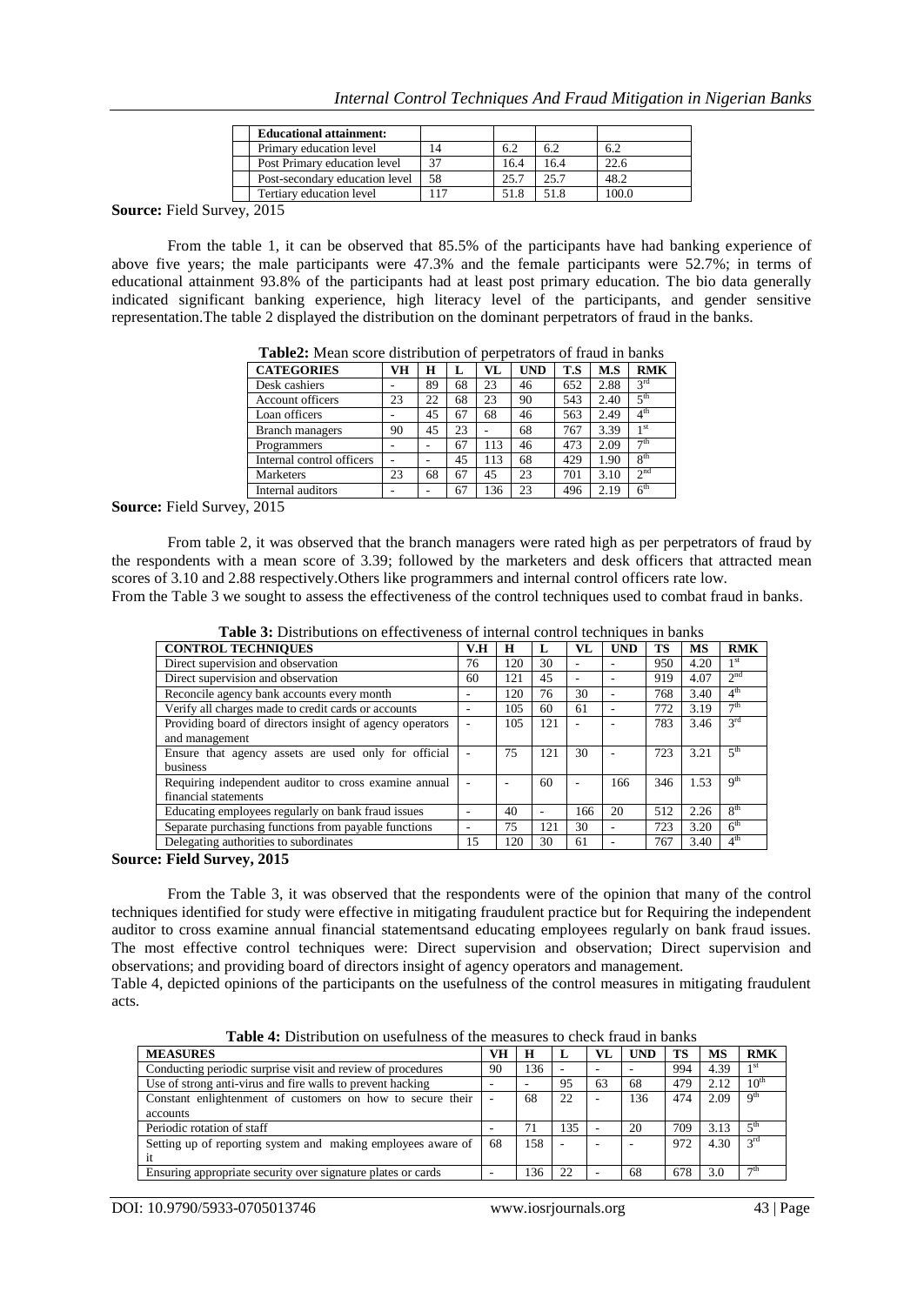|      | 69 | 36 | ۰  |    |     | 19     | $\Lambda$ th |
|------|----|----|----|----|-----|--------|--------------|
| . 39 | 65 |    |    | 22 | 07' | . $22$ | $\sim$ nd    |
|      | 90 | 68 | 68 | -  | 700 | 3.09   |              |
|      | 90 | 68 |    | 68 | 632 | 70     | oth          |
|      |    |    |    |    |     |        |              |

#### **Source: Field Survey, 2015.**

From table 4, it was observed thatthe respondents were of the view that the dominant useful measures of checking fraud were: conducting periodic surprise visit and review of procedures; requiring two party authorization on release of all files; requiring additional review process for all cheques; setting up of reporting system and making employees aware of it; and periodic rotation of staff. Other measures considered of value addition in checking fraud were: ensure segregation of duties among staff in initiating, authorizing, signing and payments; and Ensuring appropriate security over signature plates or cards. The measures considered of less value in check fraud by the participants were: review of all accounts at least annually; and constant enlightenment of customers on how to secure their accounts.

In the test of the hypotheses, we stated in Hypothesis one that: H<sub>o</sub>: Branch managers are not significant perpetrators of fraud in banks. Table 5 showed the contingency table using the chi square formula.

| <b>Table 5:</b> Contingency table for hypothesis one |      |         |             |  |  |  |  |  |  |
|------------------------------------------------------|------|---------|-------------|--|--|--|--|--|--|
| Ō                                                    | E    | $O-E$   | $(O-E)^2/E$ |  |  |  |  |  |  |
| 90                                                   | 45.2 | 44.8    | 44.4        |  |  |  |  |  |  |
| 45                                                   | 45.2 | $-0.2$  | 0.00        |  |  |  |  |  |  |
| 23                                                   | 45.2 | $-22.2$ | 10.90       |  |  |  |  |  |  |
|                                                      | 45.2 | $-45.2$ | 45.2        |  |  |  |  |  |  |
| 68                                                   | 45.2 | 22.8    | 11.50       |  |  |  |  |  |  |
|                                                      |      |         | 112         |  |  |  |  |  |  |

Source: Extracted and computed from Table 2

Where,  $fe = 226/5 = 45.2$ 

Degree of freedom:  $(5-1)(2-1) = (4)(1) = 4$ 

Tabulated value is 9.48 and the calculated value is 112.

Therefore, since the calculated chi-square is greater than the tabulated value, we reject the null hypothesis which says that branch managers are not significant perpetrators of bank fraud and accept the alternative. This finding agrees with Egbobor (2004) where he quotes the research report of the Economic and Financial Crimes Commission (EFCC) showing that top management staff are responsible for the majority of bank fraud cases that were reported to the Commission.

The hypothesis two stated that: Ho: the internal control techniques employed by the banks in checking fraud have not been effective. And, Table 6 showed the contingency table.

| O    | E   | $O - E$  | $(O - E)^2/E$ |
|------|-----|----------|---------------|
| 4.20 | 3.2 |          | 0.31          |
| 4.07 | 3.2 | 0.87     | 0.24          |
| 3.40 | 3.2 | 0.2      | 0.01          |
| 3.19 | 3.2 | $-0.01$  | 0.00          |
| 3.46 | 3.2 | 0.26     | 0.02          |
| 3.21 | 3.2 | 0.01     | 0.00          |
| 1.53 | 3.2 | $-1.67$  | 0.87          |
| 2.26 | 3.2 | $-0.94$  | 0.28          |
| 3.20 | 3.2 | $\Omega$ | $\theta$      |
| 3.40 | 3.2 | 0.2      | 0.01          |
|      |     |          | 1.75          |

**Table 6:** Contingency table for hypothesis two

**Source:** Extracted and computed from table 3

Where,  $fe = 31.92/10 = 3.2$ 

Degree of freedom =(10-1) (2-1) = (9) (1) = 9

Tabulated value is 16.919 and the calculated value is 1.75.

Therefore, since the tabulated value is greater than the calculated value, we accept the null hypothesis which says that the internal control techniques employed by banks in checking fraud have not been generally effective.

The hypothesis three stated that: H**o**: the preventive measures on fraud mitigation have not been effective. Table 7 showed the contingency table using the chi square formula.

**Table 7:** Contingency table for hypothesis three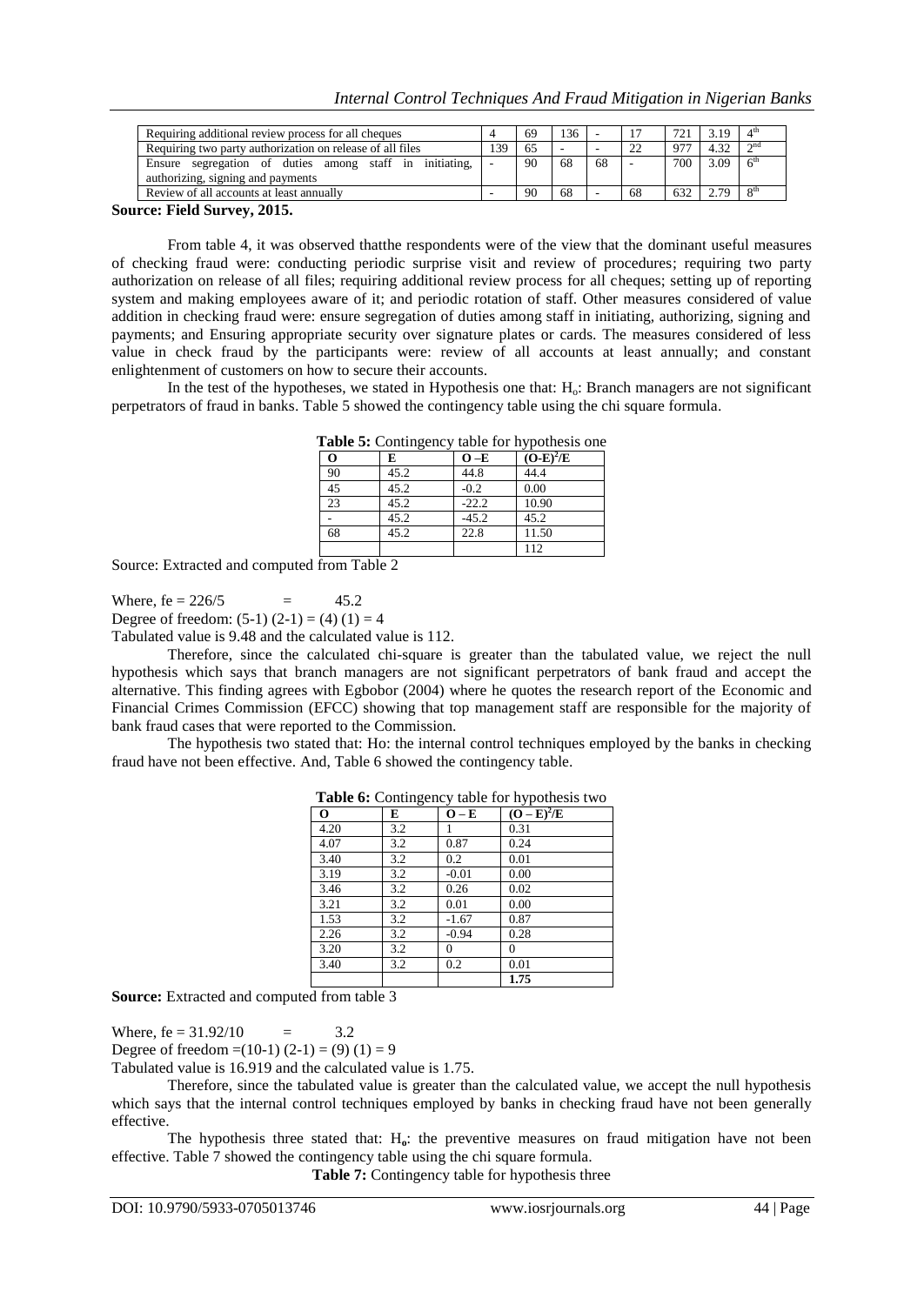| $\bf{O}$ | E   | $O-E$   | $\overline{(\mathbf{O}-\mathbf{E})^2/\mathbf{E}}$ |
|----------|-----|---------|---------------------------------------------------|
| 4.39     | 2.6 | 1.79    | 1.23                                              |
| 2.12     | 2.6 | $-0.48$ | 0.09                                              |
| 2.09     | 2.6 | $-0.51$ | 0.10                                              |
| 3.13     | 2.6 | $-0.53$ | 0.11                                              |
| 4.30     | 2.6 | 1.70    | 1.11                                              |
| 3.0      | 2.6 | 0.4     | 0.06                                              |
| 3.19     | 2.6 | 0.59    | 0.13                                              |
| 4.32     | 2.6 | 1.72    | 1.14                                              |
| 3.09     | 2.6 | 0.49    | 0.09                                              |
| 2.79     | 2.6 | 0.19    | 0.01                                              |
|          |     |         | 4.07                                              |

Source: Extracted and computed from table 4

 $fe = 25.91/10 = 2.6$ 

Degree of freedom=  $(10-1)(2-1) = (9)(1) = 9$ 

Tabulated value is 18.307 and the calculated value is 4.07.

Therefore, since the tabulated value is greater than the calculated value, we accept the null hypothesis which says that the preventive measures on fraud mitigation have not been effective.This finding suggest that bank customers and banking public may lose confidence in the banks and if high rate of bank fraud mounts many affected banks begin to wind up. Thus, we strongly agree with Abiola and Oyewole (2013) that the principle of internal checks holds that no single official controls two or more functional responsibilities and that each officer should serve to check the other. There are still need for improving internal controls in the banks. The studied measures of controlling fraud generally revealed that collaboration with external persons is highly important if improved effectiveness of those techniques will be realized.

## **VI. Summary of Findings, Conclusion And Recommendations**

**Summary of findings:**This work has significantly shown that Bank managers are significant perpetrators of fraud in banks; the banks internal control techniques are not very effective as expected by the participants; the preventive measures for mitigating bank fraud have not also been very effective.The result also showed that the banks" internal control techniques have not been very effective and such ineffectiveness will lead to loss of public confidence as well as high rate of bank fraud which can lead to the winding up of the banks.Also, the preventive measures for mitigating bank fraud also have not been effective, though they might be efficient. This means that it might be part of their rules but they fail to implement them adequately.

**Conclusion:**Bank frauds are now becoming a global phenomenon. Fraud general inflicts untold hardship on bank owners, customers and their family members, as most bank failures are associated with large scale frauds.The prevention and detection of frauds are basically the responsibility of the management rather than the mere establishment of an effective and efficient internal control system. Human beings make the rules and apply the rules. Integrity therefore is required of bank managers.Trust and power should not be concentrated in the hands of a single staff to help strengthen the character and resilience of the concerned managers of banks and avoid possible system failure.

**Recommendations:**The importance of internal control department/unit of any organization, especially banks cannot be overemphasized. Given that the lack of effective internal control system/techniques is the major cause of bank frauds, we recommend that the management of every bank should create and establish a standard internal control system, strong enough to stand against the wiles of fraud in order to promote continuity of operations of the banks. The structure should be such that can remain relevant long after the founding fathers and capable of been updated with emerging technology. Of course, every worthwhile internal security should be reviewed regularly and as the need arises.

Other recommendations based on the findings include:

- 1. There should an establishment of work ethics unit in all the Banks. The unit should observe the attitude of the staff towards work and their spending habit to check if the amount spent is in line with the income earned. The wanting staff should be counselled in first instance; and unrepentant staff should be punished according to the rules of engagement.
- 2. The bank management should not allow a staff to remain one duty post for a period above four years. Sudden and regular redeployment of staff irrespective of position should be the norm. Thus, excessive confidence in a staff say for reasons of ability to work with minimum supervision; and or due to relevant banking experience could degenerate into a situation that could lead to committing fraud.
- 3. The bank staff should be mandatorily required to proceed on annual leave. Situations for accumulated leave should be exception and not the rule. This will reduce excessive confidence on a particular staff that may induce or allow room for fraudulent behavior.